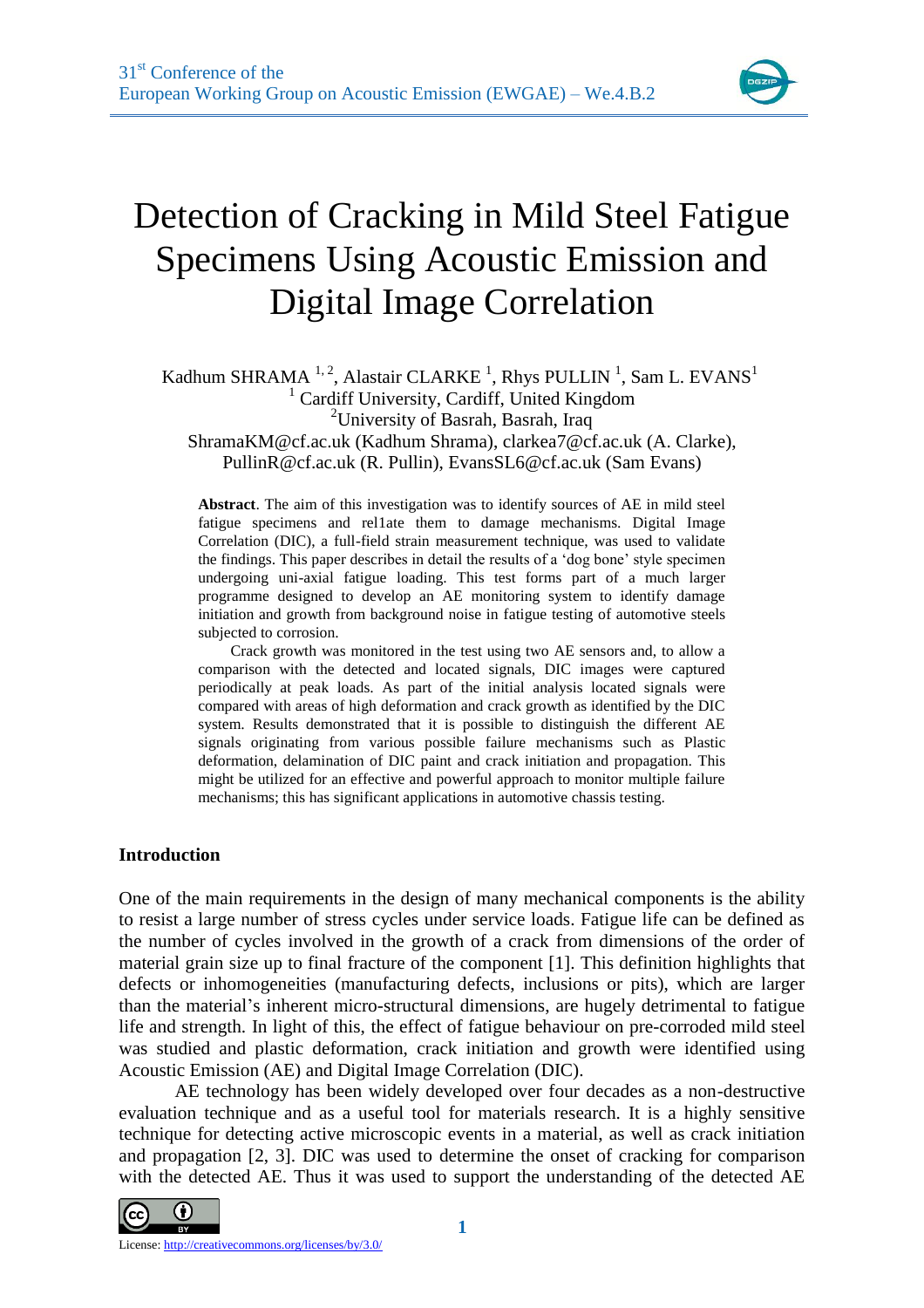signals. The two techniques were used in order to neutralize their weaknesses [\[4\]](#page-6-3). Few previous studies have been conducted using the combination of DIC and AE under fatigue loading. This combination of techniques has been used previously by Pullin et al [\[5,](#page-6-4) [6\]](#page-6-5) under fatigue loading; the first of these two studies was carried out on four point bending fatigue of aerospace steel and the second one was performed on detection of cracking in gear teeth. Other researchers have used the combination of AE and DIC but under static load. Kovac *et al.* 2010 used both these techniques to monitor AISI 304 stainless steel specimens subject to constant load and exposed to an aqueous sodium thiosulphate solution [\[7\]](#page-7-0). Aggelis *et al.* used both these techniques to monitor bending failure of concrete beams reinforced by external layers of different composite materials [\[4\]](#page-6-3). Pullin et al [\[5,](#page-6-4) [6\]](#page-6-5) pointed out that the method of crack monitoring, with AE, had to be non-contact so as not to produce frictional sources of AE in the crack region.

This study forms part of a much larger ongoing programme designed to develop a monitoring system for fatigue tests to identify damage initiation and growth against background noise. This programme investigates automotive steel applications (specifically in chassis), where crack initiation is considered a significant characteristic in automotive chassis design, particularly with the trend towards weight reduction and the increasing use of high strength steels. Therefore it is important to identify the crack initiation location and mechanism. In this study AE was used to detect the onset of damage in a fatigue dog-bone style specimen undergoing axial fatigue loading and the results were correlated with damage mechanisms.

### **1. Experimental Procedure**

## *1.1 Specimen preparation*

The specimens were subjected to fatigue load ranging from 41 % to 85 % of the ultimate tensile strength (423.7 MPa), with a stress (R) ratio of 0.1 and a frequency of 5Hz. Figure 1 shows the fatigue dog-bone specimens which were manufactured from 3 mm thick, mild steel plate (0.2% proof stress 275 MPa, ultimate strength 423.7 MPa and elongation 36% based on three coupon tests). Part of the specimens were subjected to alternating spraying of 5 % NaCl solution according to a corrosion procedure as explained in SAEJ2332 [\[8\]](#page-7-1) .



**Fig.1.** Details of fatigue specimen geometry (dimensions in mm)

### *1.2 Acoustic Emission and Digital image correlation preparation*

A combination of AE and DIC was used to monitor the fatigue crack growth during the fatigue tests. Test specimens were instrumented with two Mistras Group Limited (MGL) Nano 30 sensors, the sensors being held in position with silicone grease which was also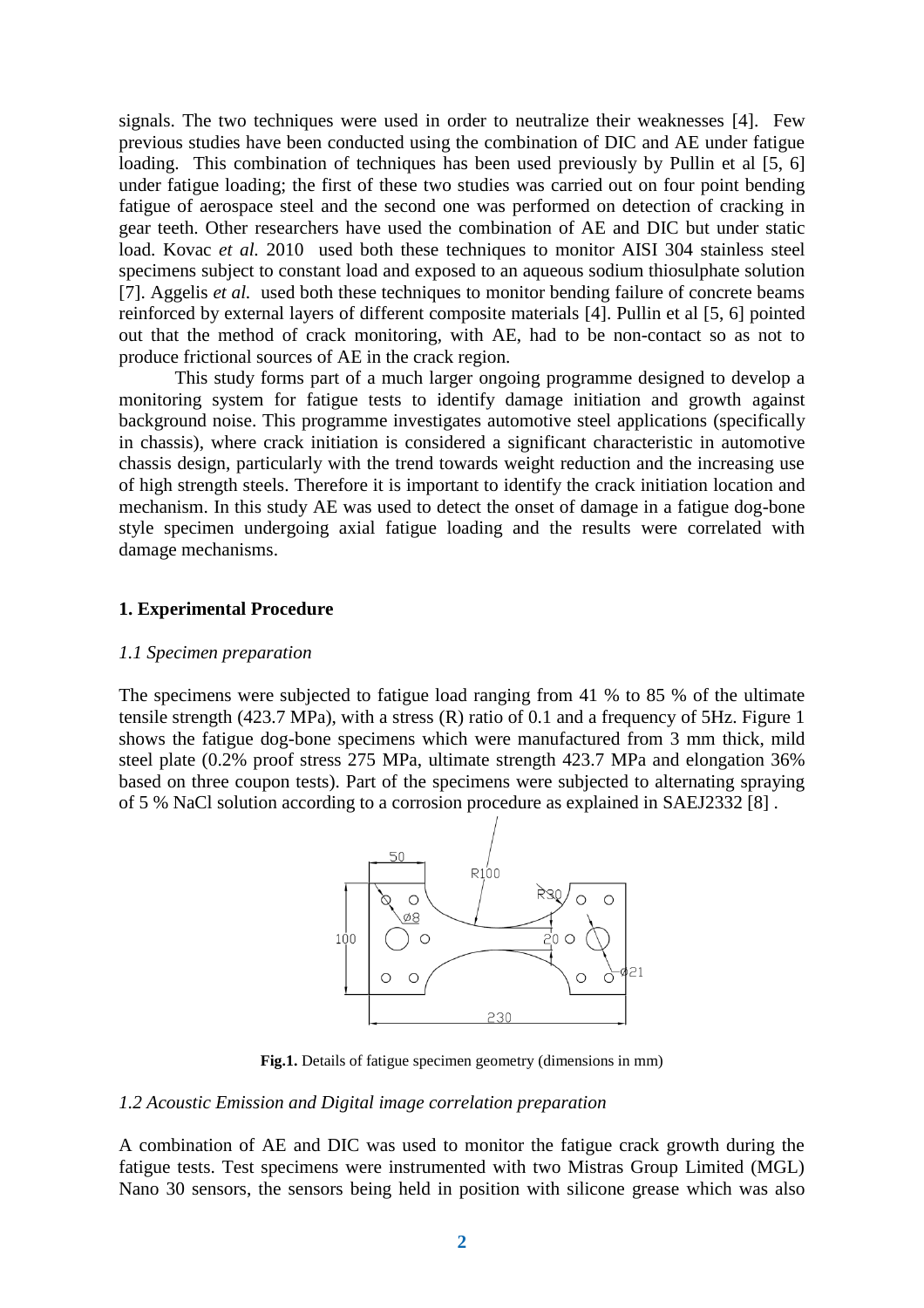used as an acoustic couplant. Installed sensor sensitivity was evaluated using the pencil lead fracture technique. The response to the Hsu-Nielsen source of both sensors, in all tests, was above 97 dB [\[9\]](#page-7-2). In order to eliminate experimental noise, a threshold of 45 dB was used.

The test was stopped at 1000 cycle intervals, peak load applied and DIC images captured as shown in the load history shown in Figure 2a [\[6,](#page-6-5) [10\]](#page-7-3). Figure 2b schematically shows the fatigue specimen is held on pinned joints in a Losenhausen servo-hydraulic testing machine (maximum force 100kN) with an MTS FlexTest controller and equipped with AE and DIC equipment in order to track the crack growth during fatigue test. The relative movement of two pixel subsets for either side of the crack was used to provide a crack mouth opening displacement (CMOD) measurement in order to validate and support the understanding of the collected AE data. Using DIC offers significant advantages over foil crack gauges and traditional crack mouth opening displacement gauges. Both these traditional methods can introduce acoustic emission sources into the experiment either through glue cracking in foil gauges or frictional noises from the CMOD gauge contact point with the specimen. DIC images were collected every 1000 cycles using a Dantec Dynamics Q-400 system which was triggered from the MTS controller while holding briefly at maximum load.



**Fig. 2.** (a) DIC Image capture during the load history, (b) schematic diagram of fatigue test

#### **2. Results and Discussion**

AE is a highly sensitive technique; it acquires AE information from both real cracks and noise. Eventually, the different types of noises hamper the reliability and accuracy of AE analysis [\[11,](#page-7-4) [12\]](#page-7-5). To remove AE noise data related to surface rubbing at the pins, environmental noise and other unknown sources generated outside the tested materials, all data files were filtered according to spatial position for a wide region. This region included the fatigue crack growth and crack closure (rubbing of the crack faces), but also plastic deformation of the material around the crack tip and elsewhere.

Cumulative counts and cumulative absolute energy are two parameters that are used to develop plots that correlate to the fatigue crack growth process with time [\[13\]](#page-7-6). In the present study these AE parameters were compared with the DIC results (CMOD measurement) and plotted against number of cycles (N) under various stress levels.

Analysis was performed and is presented in detail for a fatigue test with a peak stress of 320MPa (Case I) for specimen previously subjected to 25 days of corrosion. Figure 3 shows the digital image correlation-derived CMOD measurement and AE data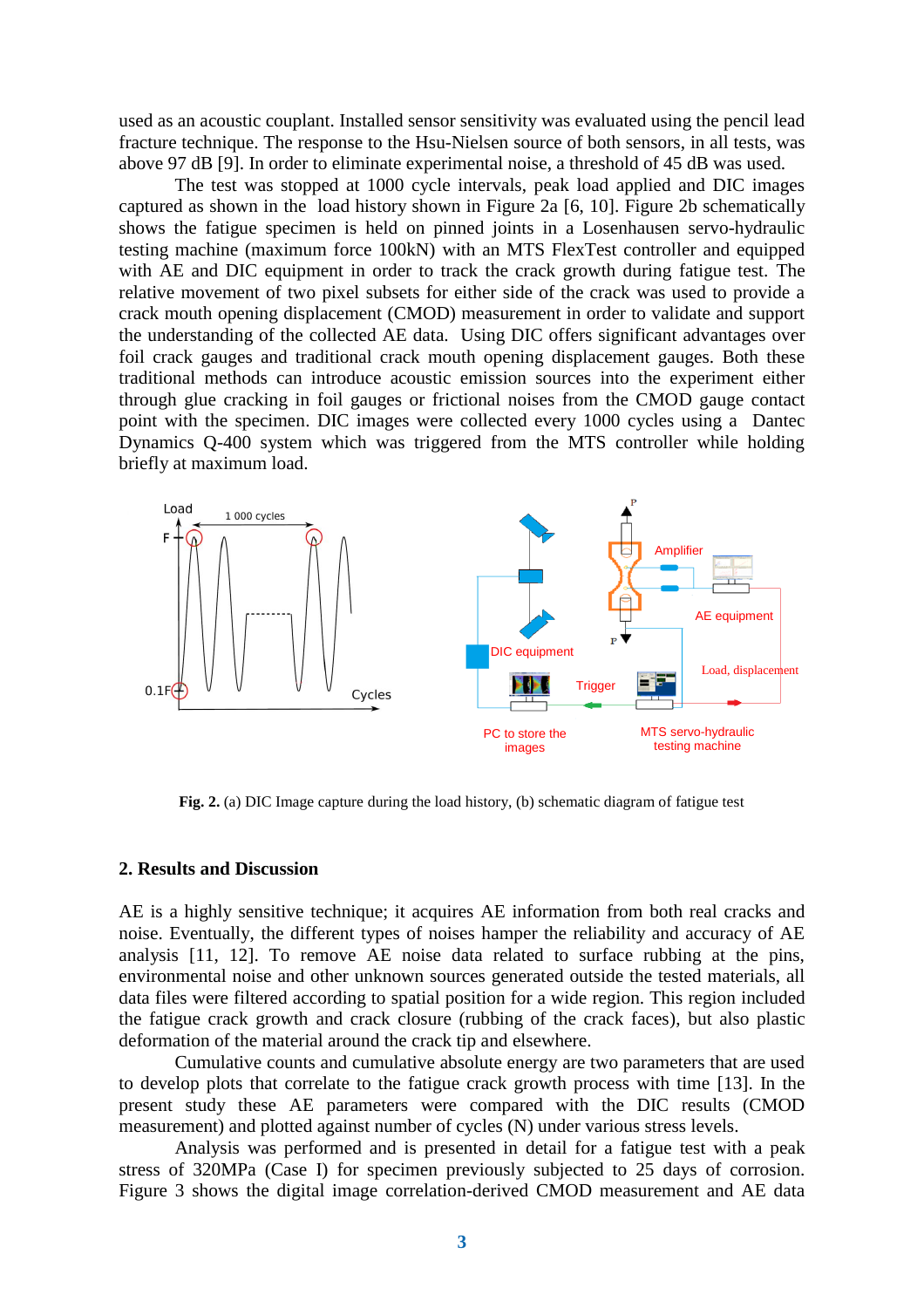recorded during the fatigue test. It can be seen from the plot that the initial increase in acoustic activity coincides with an increase in crack mouth opening, suggesting that the AE came from the crack.

It worth mentioning that the plastic deformation effect can take place throughout the fatigue process, especially in the early stages of the test, and it generated significant AE. It was obvious in this test under high load (Case I), however it also occured under lower load [\[14\]](#page-7-7).

Here it was observed that the plastic deformation effect was accompanied by pronounced AE activity due to the dislocation glide and deformation twinning [\[15,](#page-7-8) [16\]](#page-7-9); this is clear from the significant AE activity at the onset of the test which is represented by group A (dashed line rectangle) in Figure 3b. It can be seen from this figure that those signals which are emitted from plastic deformation had an amplitude of around 45-50 dB, which agrees with the findings of Barsoum [\[13\]](#page-7-6) .



**Fig. 3.** (a) Cumulative absolute energy (b) Amplitude on primary axis and CMOD on secondary axis vs number of cycles for corroded specimen under 320MPa maximum stress



**Fig. 4**. (a) Cumulative counts (b) Amplitude on primary axis and CMOD on secondary axis vs number of cycles for un-corroded specimen under 320MPa maximum stress

Figure 4 shows the test results for an uncorroded specimen (Case II) under similar loading conditions to Case I. In this test the specimen was reused for a second time. Firstly this specimen was loaded under 211 MPa for around 5.6 million cycles then re-loaded at 320MPa until failure at 104247 cycles. It can be seen from Figure 4(b) that there was no significant AE activity at early stages of the test when compared to Case I. The possible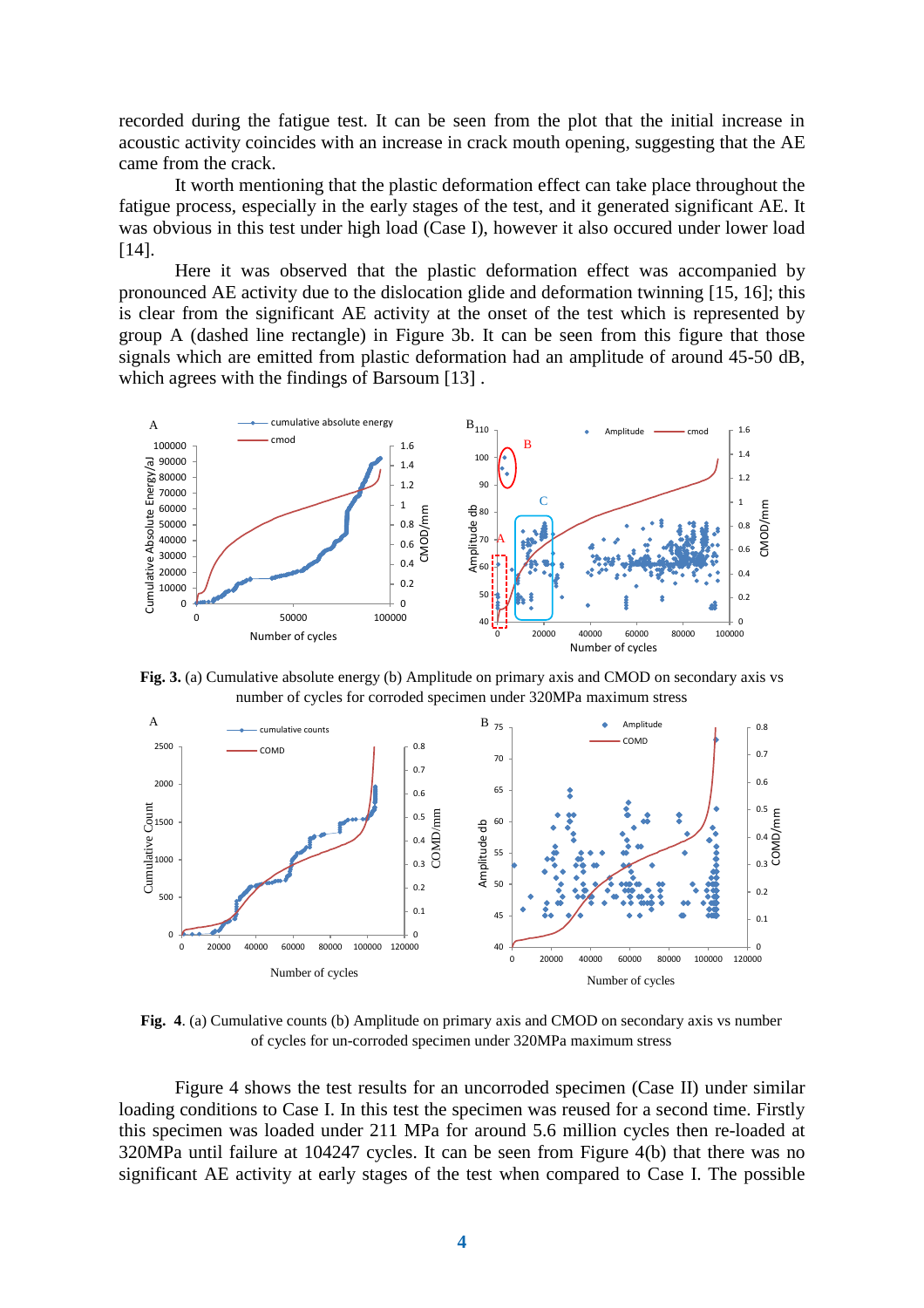reason for this is that plastic deformation happened in the first loading at a lower load; from this it can be seen that both DIC and AE can detect plastic deformation.

In order to analyse Case I in more detail, considering Figure 3(b), it may be seen that there was a group of signals (group B) having high amplitudes above 94dB. Consideration of both AE and DIC data allows these signals to be identified as resulting from the mechanism of brittle fracture or delamination of corrosion products from the underlying substrate material. Consideration of the location of signals, identified by the time of arrival method using commercial software (AEwin), identifies these signals as being generated by a source at an "X" location (along the test specimen's reduced section) of 0.01-0.02m, as shown in Figure 5(a). Inspection of the corresponding DIC image in Figure 5(b) shows a high level of out-of-plane displacement at this location, highlighted in Figure 5(b). The out of plane displacement at this location was compared to that at surrounding points (Figure 6) and shown to have a higher level, increasing with loading cycle, indicating the gradual flaking of corrosion product. Post-test visual inspection of the specimen confirmed the presence of flaking corrosion product at this location.

Again Figure 3b shows a slight increase in AE activity around 8k cycles which is represented by group C (rounded rectangle). This is not obvious in Figure 3(b); however an increase can be seen in the enlarged view shown in Figure 7(a). This increase in AE activity was probably generated from two mechanisms. The first one is the crack initiation and the second one is most likely the noise due to delamination of DIC paint which is rubbing with specimen surfaces around the crack path, so that might be a limitation of this technique. Figure 7(b) shows out of plane displacement which reveals DIC paint was flaked due to the crack initiation underneath it, potentially producing high levels of AE activity. There was another significant increase in AE activity around 16k cycles accompanied by a similar increase in DIC pattern, Figure 7(c). This increase may have resulted from crack extension and other signals related to these mechanisms such as plastic opening at the crack tip, plastic zone extension and crack advance [\[13,](#page-7-6) [17\]](#page-7-10). This increase demonstrates that the crack has started and was consistent between both techniques. This increase was largely caused by crack growth) as opposed to plastic deformation away from the crack tip, observations which are consistent with those of Pullin et al [\[5\]](#page-6-4).



**Fig. 5.** reveals the flake in the corrosion product by DIC and AE methods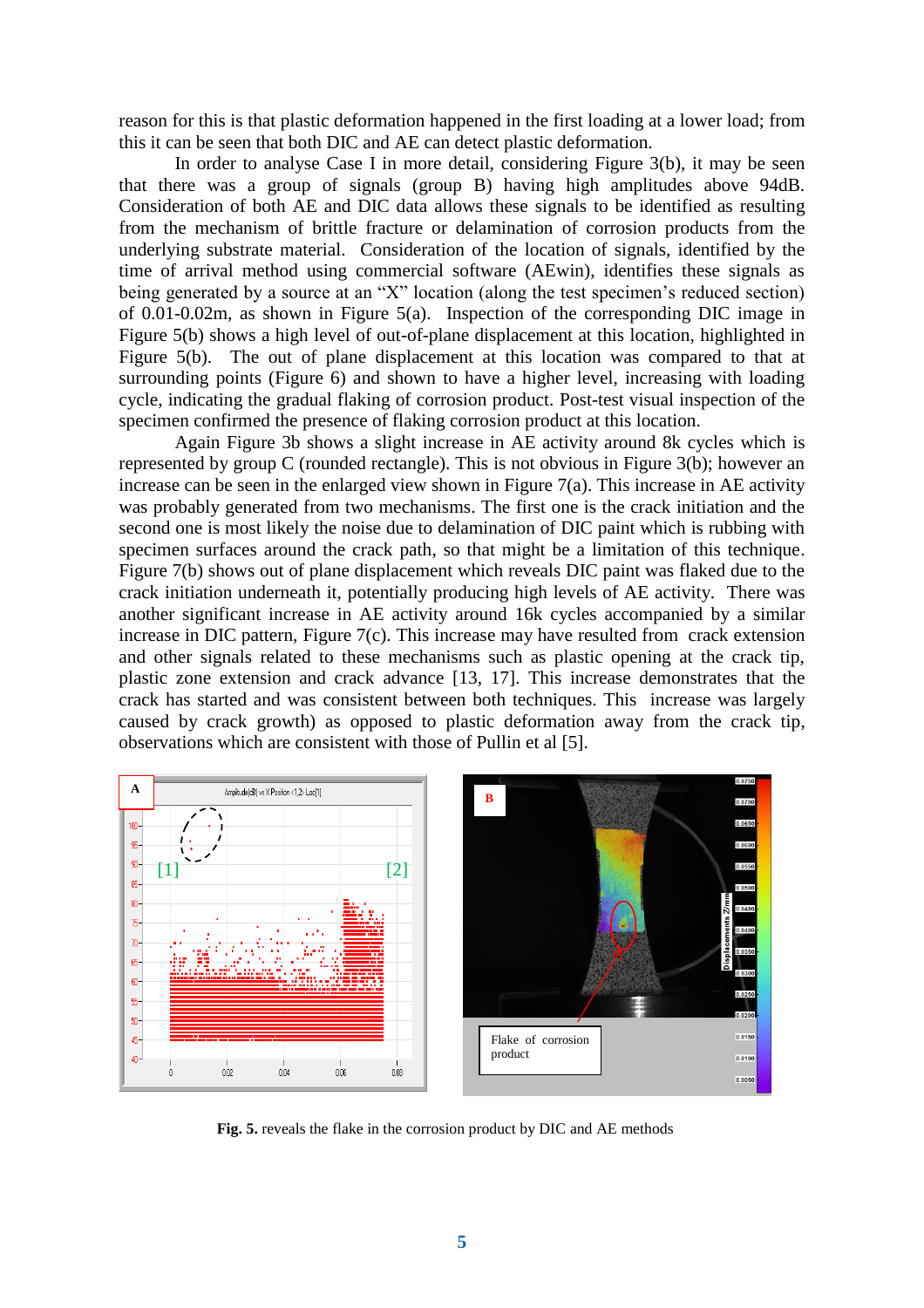

**Fig. 6.** Out of plane displacement for intact and flake surface



**Fig. 7.** Focused view of Figure 3 and corresponding DIC images

The observations of AE for Cases I and II show slightly different characteristics. In Case I there was an increase in AE activity at an early stage of the test; this was attributed to plastic deformation. The signals generated from crack initiation were mixed with a large number of signals generated by the damaged DIC paint on the specimen surface around the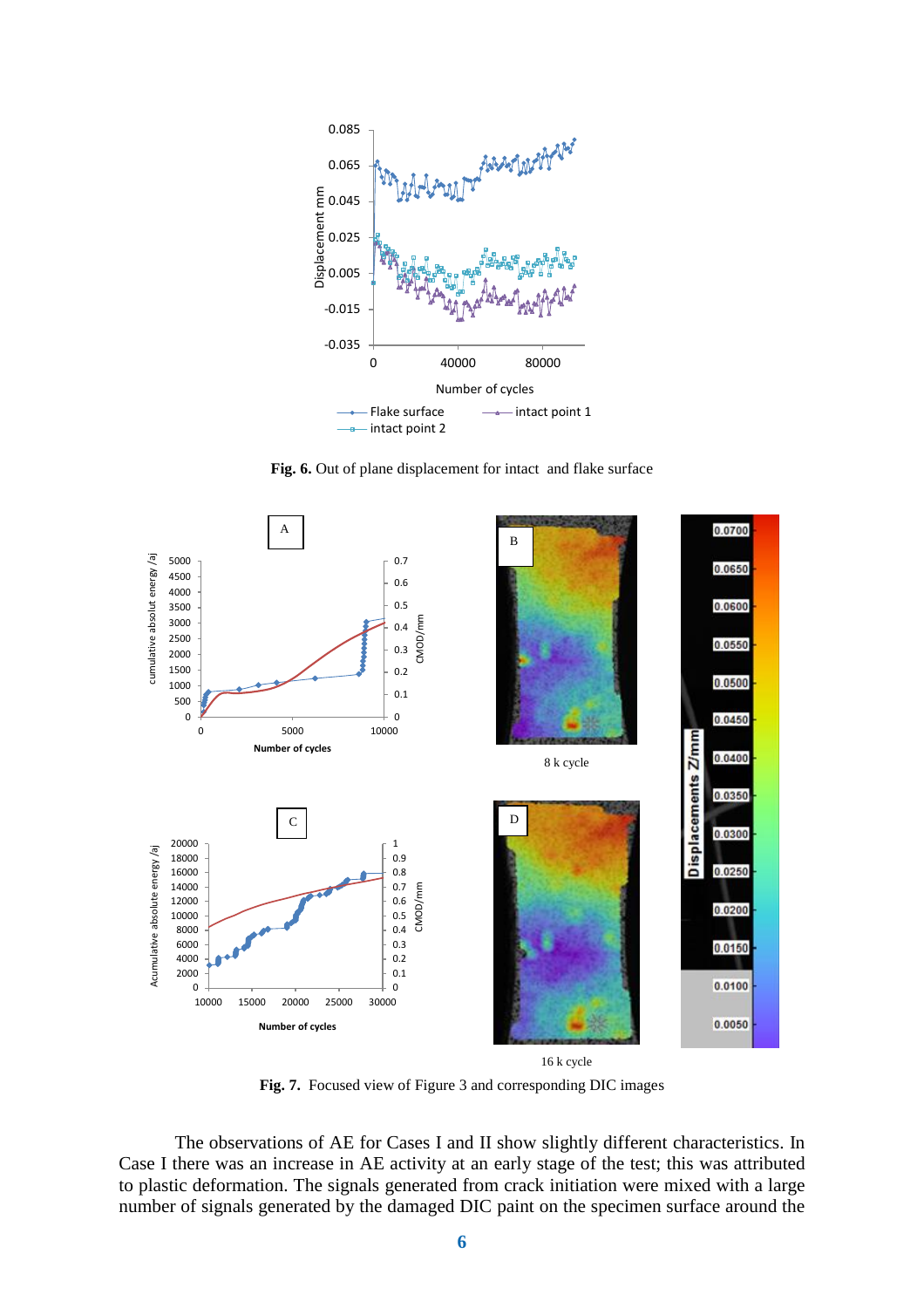crack path which are represented by group C in Figure 3(b). These signals were followed by a reduction in the AE activity for a stable prolonged period of 23-40 k cycles. The most likely reason for this reduction in the AE activity is that the DIC paint failed or peeled off as shown from DIC image Figure 7 (d); this eventually lead to stopping of the rubbing. Additionally, it can be noticed that crack propagation started early in case I at around 8k cycles whilst in case II it started at around 20 k cycles because the specimen in case I was corroded thus having surface pitting and increased roughness which generates stress concentration sites.

## **Conclusions**

This study revealed and identified the mechanisms that occurred during crack growth. Fatigue tests were monitored using the AE technique in order to detect fatigue damage in mild steel and correlate the results. The results demonstrate the capabilities of AE for detecting fatigue fractures; it can also be argued that it is possible to distinguish the different AE signals originating from various possible failure mechanisms. Plastic deformation and delamination of DIC paint as well as crack initiation and propagation have been identified.

DIC provided a clear depiction of the surface strain field and its transient changes according to stress redistribution which occurs as the crack propagates. It is a useful method for monitoring the whole area of interest and it is not limited to a specific region, therefore any damage or microcracks can be detected and recognized. DIC was used to support the understanding of the detected AE signals. Complementary use of DIC and AE helps to minimize the assumptions in the interpretation of the AE trends in relation to the responsible damage mechanisms by revealing the fluctuation of the surface strain fields.

In the study, it was possible to detect crack initiation and distinguish it from various other mechanisms, where this might be utilized for an effective and powerful approach to monitor multiple failure mechanisms; this has significant applications in automotive chassis testing.

### **Acknowledgements**

The authors would like to thank the Iraqi Ministry of Higher Education and Scientific Research and the Iraqi Ministry of Electricity for supporting this research and the technical staff of Cardiff School of Engineering for their kind assistance with the testing programme.

### **References**

- <span id="page-6-0"></span>1. Taylor, D., *Chapter 9 - Fatigue: Predicting fatigue limit and fatigue life*, in *The Theory of Critical Distances*. 2007, Elsevier Science Ltd: Oxford. p. 163-II.
- <span id="page-6-1"></span>2. Miller, R.K.a.M., P, *Acoustic Emission Testing. NDT Handbook.* American Society for Nondestructive Testing, 2005. 6.
- <span id="page-6-2"></span>3. Berkovits, A. and D. Fang, *Study of fatigue crack characteristics by acoustic emission.* Engineering Fracture Mechanics, 1995. 51(3): p. 401-416.
- <span id="page-6-3"></span>4. Aggelis, D.G., Verbruggen, S.,Tsangouri, E.,Tysmans, T., Van Hemelrijck, *Characterization of mechanical performance of concrete beams with external reinforcement by acoustic emission and digital image correlation.* Construction and Building Materials, 2013. 47(0): p. 1037-1045.
- <span id="page-6-4"></span>5. Pullin, R., Eaton M. J., Hensman J. J., Holford K. M., Worden K., Evans S. L.*, Validation of Acoustic Emission (AE) Crack Detection in Aerospace Grade Steel Using Digital Image Correlation.* Applied Mechanics and Materials, 2010. Vols. 24-25: p. 221-226.
- <span id="page-6-5"></span>6. Pullin, R., ,Clarke, A., Eaton, M. J., Holford, K. M., Evans, S. L. ,McCory, J. P. , *Detection of cracking in gear teeth using Acoustic Emission*. 2010. Vols. 24-25: p. 45-50.